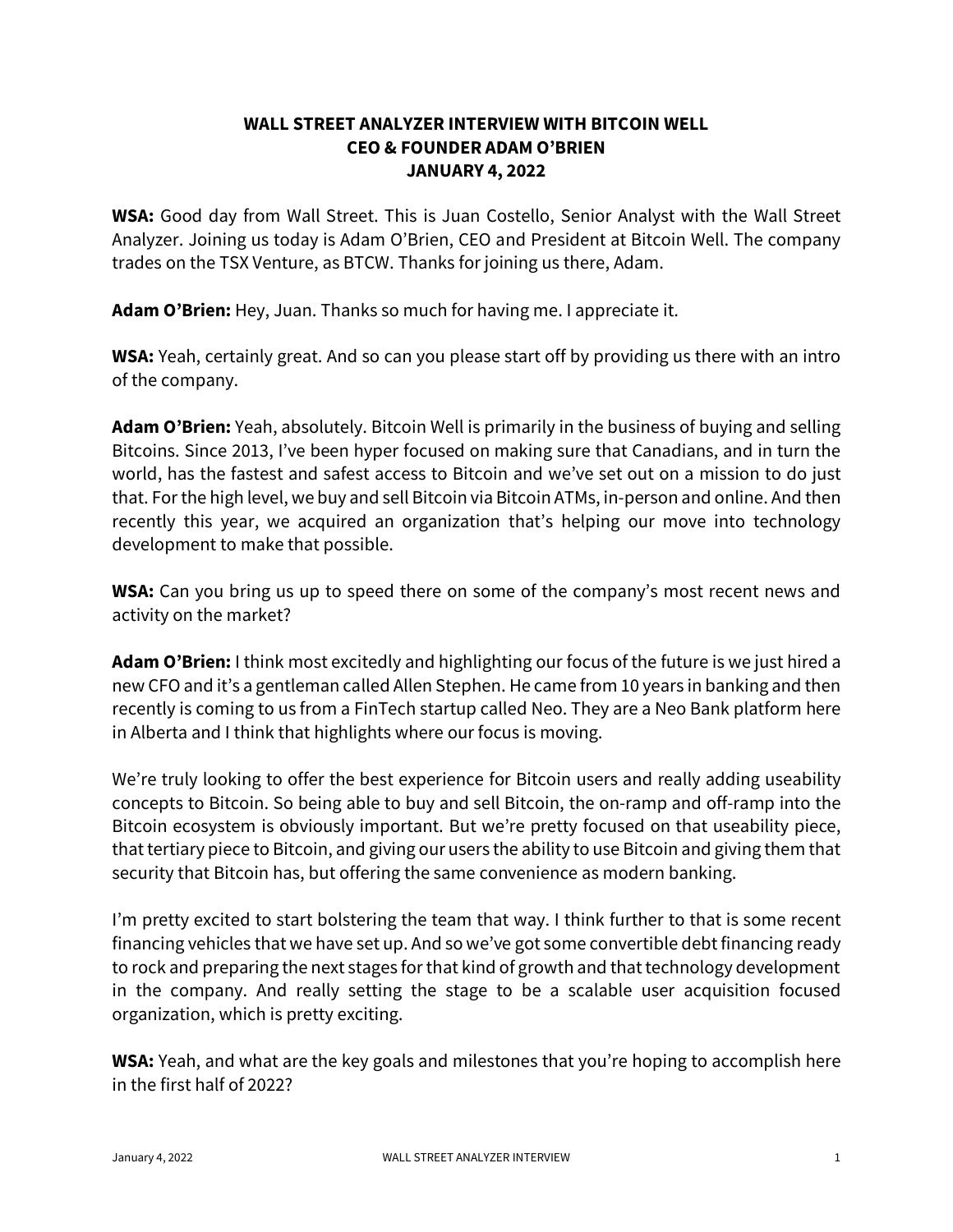**Adam O'Brien:** It's going to be a combination of our online and ATM vehicles; that in-person ATM customer, so really focusing on our partner ATM network.

We have the ability to scale operations quite significantly for our ATM operations and we're looking to partner with existing businesses to have them deploy Bitcoin ATMs that we operate in a partnership. This alleviates lots of our scaling problems where we need to deploy capital and manage host relationships. So we push that into the partners and we do what we do best, which is operate bitcoin ATMs. So really scaling up that Partner Program and expanding on that. We have one of those in existence already with a company called Rapid Cash here in Alberta and that partnership alone is set to yield over 100 new locations this year, which is obviously great because that's just hyper-scalability and no real hit to the balance sheet or to operations other than just operating the machines, which is pretty exciting.

And then next, the online platform. Recently we deployed the ability to buy and sell Bitcoin online with Visa debit and set up the account system. So it's going to be really focused on user acquisitions for that platform and then further development and more payment rails of that platform really solving the non-custodial on-ramp into Bitcoin; non-custodial being where the user ultimately holds and controls the bitcoin themselves - that is without question the safest way to hold Bitcoin. And right now our platform gets users their Bitcoin in less than a minute, which is deemed the fastest way to buy Bitcoin. So really we are blending those two worlds of security and speed.

**WSA:** Yeah, I was just going to ask you about what are the key trends that you're seeing right now in the sector and what makes the company uniquely positioned to capitalize?

**Adam O'Brien:** It's no secret that more people are looking into Bitcoin. Last summer we actually did some market research, which was pretty interesting. The last comparable market research we had was Bank of Canada Research from 2016 or 2017 where it showed that 3% of Canadians owned Bitcoin, which was actually, to be honest, a bigger number than I was expecting back then. But this summer we did some similar research with IPSOS and it showed that 24% of Canadians either own or intend to own Bitcoin, which is a massive number. So it's no secret that more people are looking for ways to get into Bitcoin. But we also found that a massive barrier to getting into Bitcoin was the education piece. And so our response to that was developing the Bitcoin Academy. We partnered up with Athabasca University, an accredited university here in Alberta, and we designed and deployed the Bitcoin Academy that went live last month, which is a really nice kind of non-bias or unbiased way to look into and learn about Bitcoin.

We go through Bitcoin protocols, we go through a bit of the meme culture that surrounds our Bitcoin and most importantly, the security and how to secure your funds. And then from there, our user has the ability to go in-person into one of our offices across Canada and learn about Bitcoin. Set up a wallet and get it done in a secure environment with one of our Bitcoin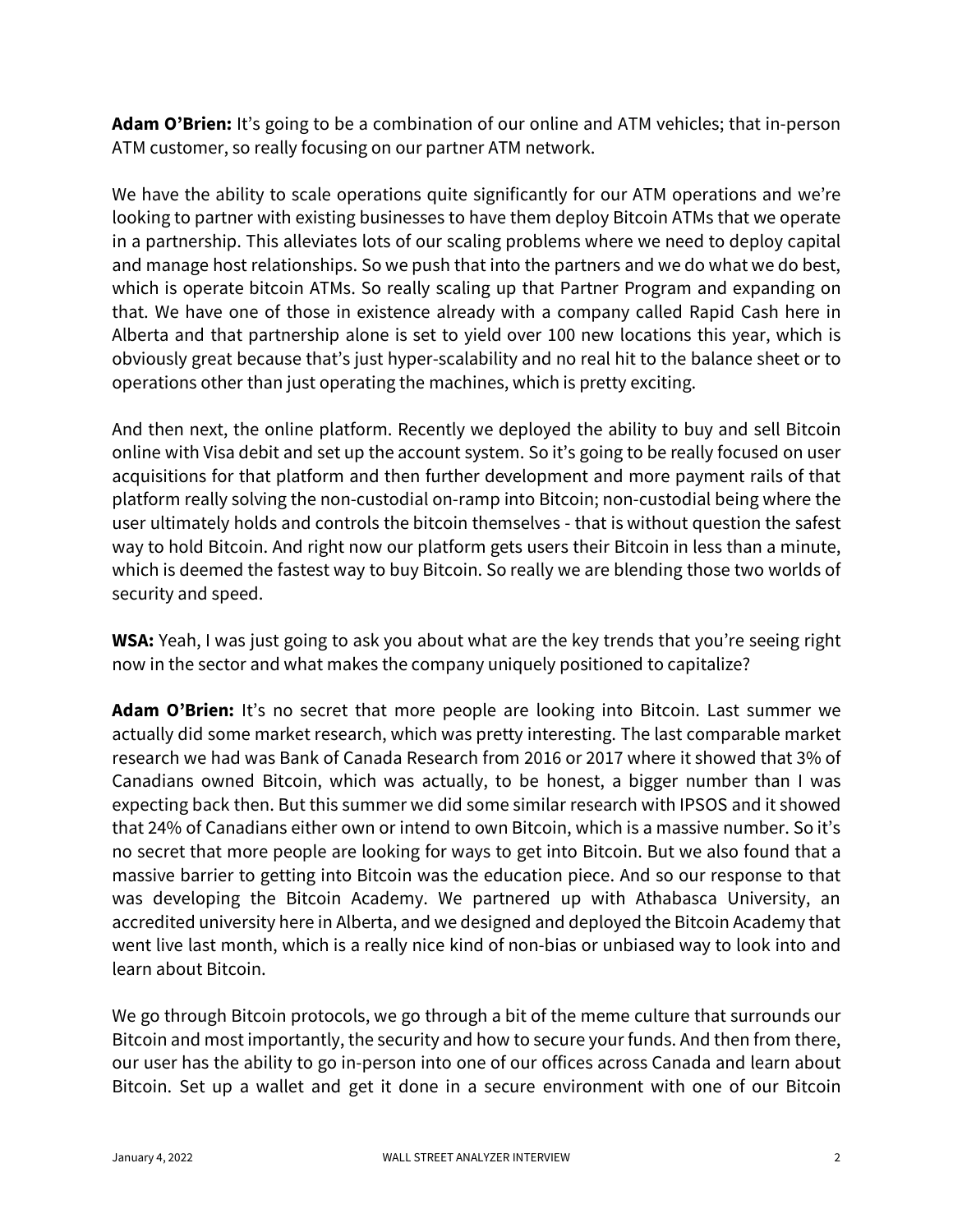specialists holding their hand along the way, which really increases the comfortability entering into this new space. And then from there, all part of the user experience, the user then gets engulfed into our ecosystem. And this ecosystem is kind of what I've been speaking about this on-ramp, off-ramp.

Then that third layer is that usability piece that we're going to be developing -- that we're starting to develop right now, but that we will continue developing on over the next two or three years, really making it possible for users to hold Bitcoin themselves and making it super, super safe when it's in self-custody. It's Bitcoin that they own and control themselves but giving them that same convenience within that ecosystem of spending as they please, which is pretty exciting.

**WSA:** For sure. And so perhaps you can talk about your background experience, Adam, and who the key management team is there as you just had some as you mentioned you had key additions and you're a Co-Founder of the company?

**Adam O'Brien:** Absolutely. I founded the company in 2013. I was very curious and interested in Bitcoin. I went to go try and find the Bitcoin and had a horrible experience. I didn't have that kind of same hand holding that now exists today through Bitcoin Well. So I set out on a mission to make it accessible and understood and those have been our key, key focus and drivers of the organization since day one.

I started by deploying Alberta's first Bitcoin ATM in early 2014 and then Saskatchewan's first Bitcoin ATM in mid-2014 and from there we've grown a network of over 200 Bitcoin ATMs across Canada and continuing to grow. And over and above ATMs in about 2019, I kind of first noticed what needed to happen in the industry. Bitcoin ATMs could do so much more than just buy and sell Bitcoin. There was so much more opportunity than just buy and sell Bitcoin on-ramp, offramp and that usability piece started coming into focus, which is when the software development kind of really entered my mind and that strategy of what more can a Bitcoin ATM do, which led us to now acquiring this organization that develops proprietary Bitcoin ATM software to give us the ability to really set the stage for what the Bitcoin ATM can do.

And we envision a world where a Bitcoin ATM acts as effectively a non-custodial financial terminal, really a bank in a box, a bank that our user has access to thousands of locations around the world -- that's where we're moving towards.

My history from there, I've been a Bitcoin user for nearly a decade. Dave, our Chief Revenue Officer, him and I have kind of been friendly competitors within our early stages in the industry. He has been in the Bitcoin industry longer than I have. He founded what is known to be one of the first Bitcoin brokerages in the world in 'Bitcoin Brains.' He and I joined forces a couple of years ago as we started this go public venture and we're bringing years of Bitcoin experience into this organization and developing a product that we know that we'd like to use as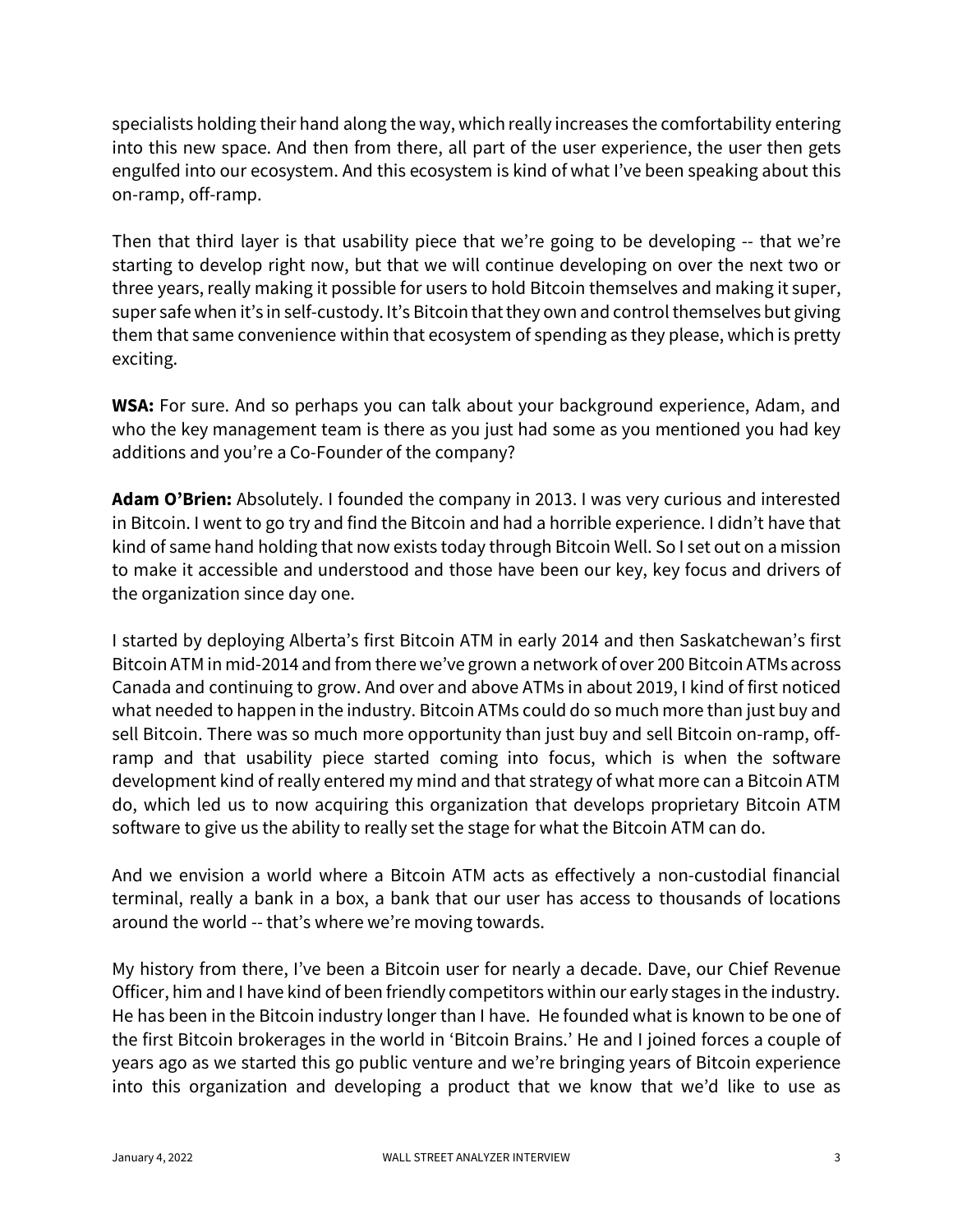experienced Bitcoin users and that we now have as simple enough for the mass market to use. Blending that experience with our product knowledge is our forte and what we're good at.

**WSA:** So as far as investors in the financial community, do you think that they're starting to better understand the company's story and what the upside there is?

**Adam O'Brien:** I think so. I think that they're seeing that we have growth potential. And I think that we've spent a lot of focus on scalability over the last year or so. In 2016, before the company was of any kind of size, it was just a small business. It was just me. There was about 15 machines that we had in Western Canada, mostly in Alberta. I didn't really put a lot of time and focus thinking about the future of the organization back then. As a result, I left a ton of money on the table when the Bull Run hit in 2017 and I vowed to myself to never ever do that again. I vowed to myself that I was always going to be focused on scalability and growth and building teams and structures and processes in place, so that when the bull market comes, we'd be able to capitalize. And that's what we did this year. Obviously, Bitcoin hitting new alltime highs this year we put those processes into place and we more than doubled our revenue. We more than doubled our machine count.

We tripled the number of stores that we have. We doubled the team to really set the stage for that next set of bull market, which is I believe that we're entering into right now where the mass market truly needs Bitcoin. You look at inflation numbers actually just announced it's like at the end of December today, inflation numbers are of coming out. You look at the US state of inflation at 6.8%, the highest since like 1980, the highest in 40 years. We're seeing inflation and Bitcoin as an anti-inflation tool, a hedge against US dollar inflation -- people are going to certainly be looking for ways to buy and sell Bitcoin.

We're positioned to grow and to scale to give them those three main on-ramp and off-ramps: the in-person service that are at our location, the ATM function to kind of get on board in a familiar way, and then ultimately into our online platform where this ecosystem exists to buy, sell and use Bitcoin. I think that investors are starting to see that growth potential in the industry and starting to see how management, with over two decades of Bitcoin experience, brings.

I think from there, it's going to be up to us and I'm super excited to show the world what we can do with our technology development. I know what I want out of Bitcoin and because I was a layman that didn't really understand Bitcoin 10 years ago, I knew what I wished I had. And I had to teach myself command line, I had to teach myself how to build a node, I had to teach myself how to enter into the mining atmosphere and I had to teach myself how to use Bitcoin. And I know what the product needs to look like in order to make it easier to do. We look at this from a standpoint of can my grandma use it? And if the answer is no then the product is not good enough. So I think that we're really, really focused on creating that environment that makes users comfortable to again buy, sell and use Bitcoin in the fastest and safest way